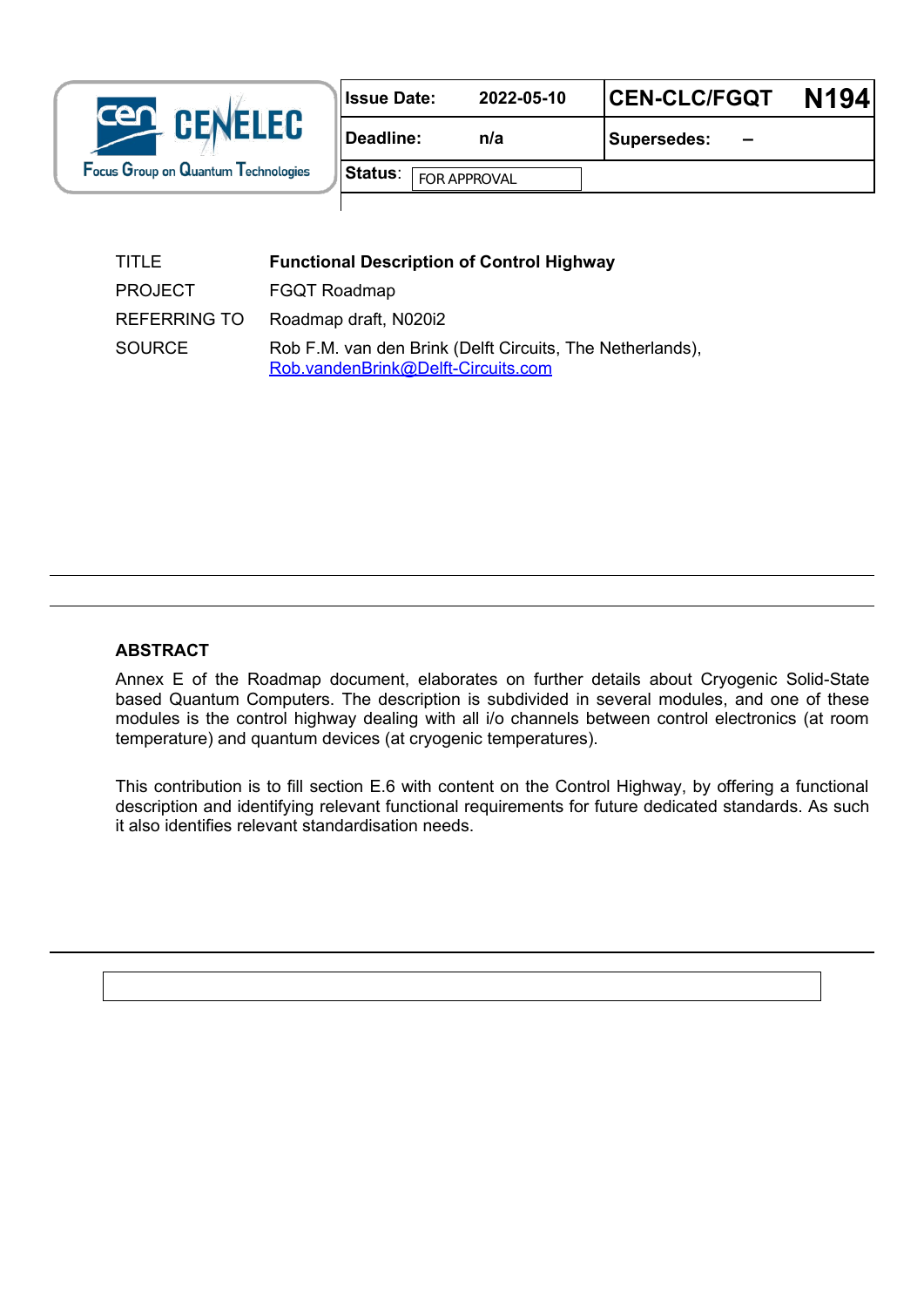We propose to replace all text in the present annex E, as currently collected in section E.6, by all the text below:

### **Start of literal text proposal**

# **E.6 Control Highway**

The control highway enables the transportation of downstream and upstream signals between control electronics, operating at room temperature, and quantum devices, operating at cryogenic temperatures.

Figure [E.6.1] shows an *example* of a possible control highway dedicated to a *transmon* quantum computer. The I/O channels of *spin-qubit* quantum computers may be different, but this example alone may be sufficient to get basic understanding of various functional requirements for future standardisation.

In this example, the I/O of each qubit is handled via three channels: one for microwave control signals, another one for flux control and a third one for read-out. The response signals of two or more qubits may share a common read-out channel to reduce the overall number of channels. Travelling wave amplifiers may be used for amplifying these response signals, and the need an extra TWPA pump channel for powering. As such, a 50 qubit transmon quantum computer may have 102 or more I/O channels.



#### *Figure [E.6.1] An example of a control highway applicable to a particular transmon architecture.*

The involved I/O channels may be build-up from a variety of building blocks, for instance from transmission lines, attenuators, directional couplers, low-pass filters, infra red filters,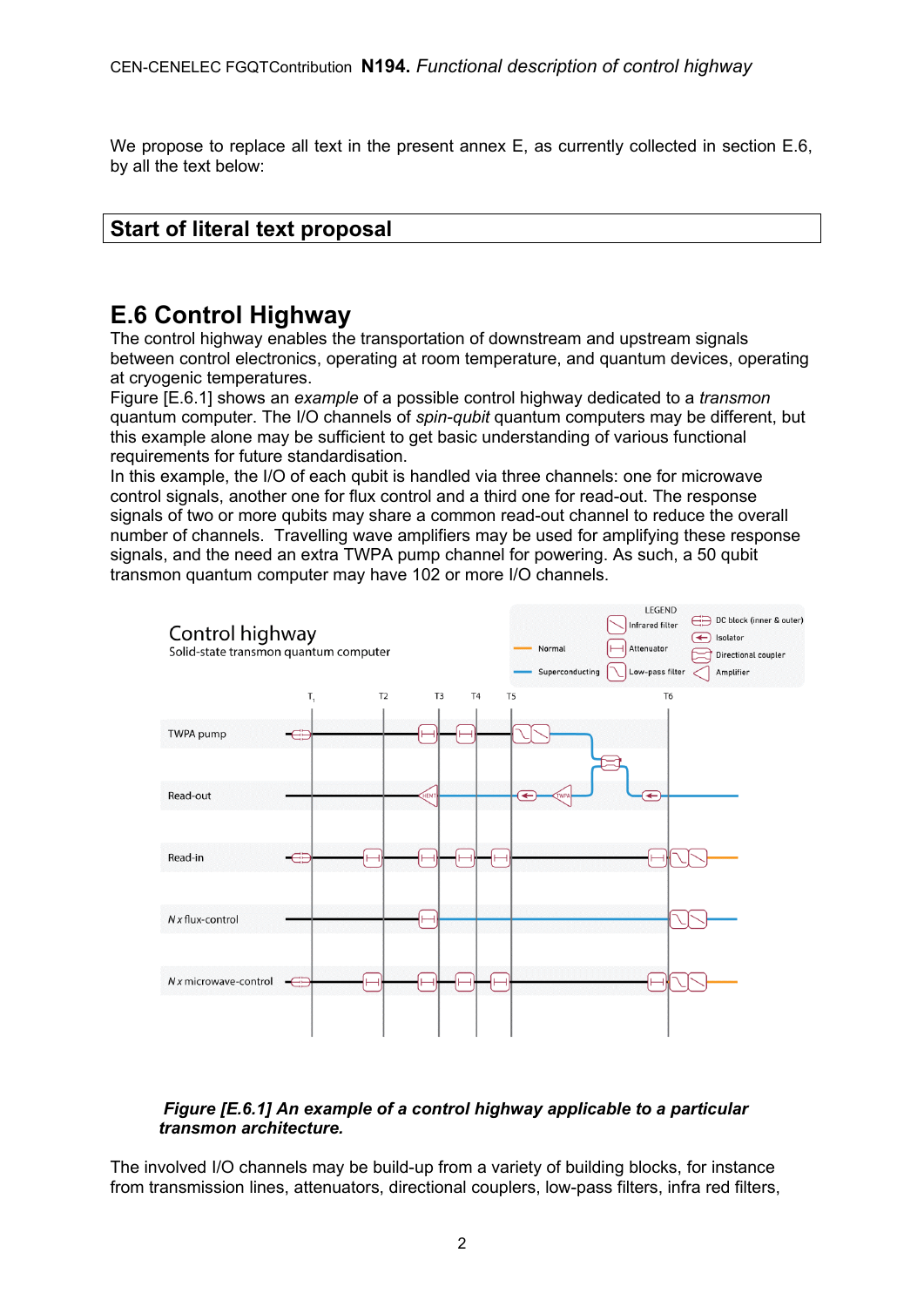DC-blocks, superconducting sections, amplifiers, isolators, circulators as well as thermalization means and vacuum feed troughs.

#### **E.6.1 Consideration of relevant requirements**

The *transmission requirements* on the control highway are to be defined in detail, and these requirements are highly dependent on the specific architecture and use case. The same applies to various *interconnection* and *footprint requirements.* But there are more issues of relevance that are to be specified, which may be less obvious. Their relevance is explained below.

*Heat flow considerations*. A cryogenic fridge cools the setup in multiples stages, with temperatures from T1, T2, T3, and so on, down to the lowest temperature; usually down to the milli-Kelvin range. The control highway has to bridge a temperature drop of about 300K, and these channels will leak heat from room temperature into the fridge down to the quantum device. This will challenge the cooling mechanism of the fridge, and may prevent desired temperatures at the quantum device. Most of the heat flows through the metallic parts of the cabling, mainly through the shielding of coaxial cabling or ground planes of stripline cabling. To minimize that heat flow, the cabling should have low thermal conductance, and be thermalized at each temperature stage. Most of the heat flow through the cabling will then flow via the thermalization into the cooling mechanism. The residual heat flow to a next stage in the fridge will then be minimized.

A superconducting transmission line at one of the bottom sections may be used to reduce the heat flow even further. Superconductors tend to combine low thermal conductance with high electrical conductance, which is the opposite behaviour of metals.

Due to the large number of channels, this thermal leakage cannot be ignored and puts limits on the lowest temperatures that can be achieved since the cooling capacity of the fridge is limited. This puts a maximum on the number of channels.

This explains the need of various *thermal requirements* on the control highway as a whole.

*Noise considerations.* Each I/O channel suffers from adding some noise to the signal. Even passive lines generate at least thermal noise. Without any loss in a channel, and (hypothetical) noise-free control electronics, this noise would be at least the thermal noise of a 50 ohm resistor at room temperature. Therefore, attenuators are placed at different temperature stages, to achieve noise temperatures that are only slightly above the temperature of each stage. Attenuation values between 40 to 80 dB are not uncommon. The lowest achievable noise level (in absence of any signal) occurs when all attenuation is concentrated in the stage with the lowest temperature. However, under operational conditions, signals will be dissipated in the attenuators, which is the reason why attenuation has to be distributed. The reason is explained below.

- At first, the dissipation of signal in the attenuator results in more heat power that should flow away via the cooling mechanism of the fridge. Since this cooling capacity is limited, with the lowest capacity at the coolest stages, this dissipation can easily overload the cooling. This is one reason why attenuation has to be *distributed*, which also increases the noise at the end of the chain.
- Secondly, the dissipation of signal power in the attenuator will increase the *hot-spot temperature* of the internal resistors. That temperature will raise above the outside temperature of the attenuator, which is usually thermalized at the stage temperature. This raise increases the thermal noise as well, which will be most pronounced by the last attenuator at the lowest temperature. Preventing all dissipation at a single spot by proper distribution of attenuation will reduce this noise. So even with infinite cooling capacity, attenuation has to be distributed because of noise.
- The increase of hot-spot temperature can be reduced by effective *hot-spot cooling*. It requires attenuators with high thermal conductance between internal hot spots and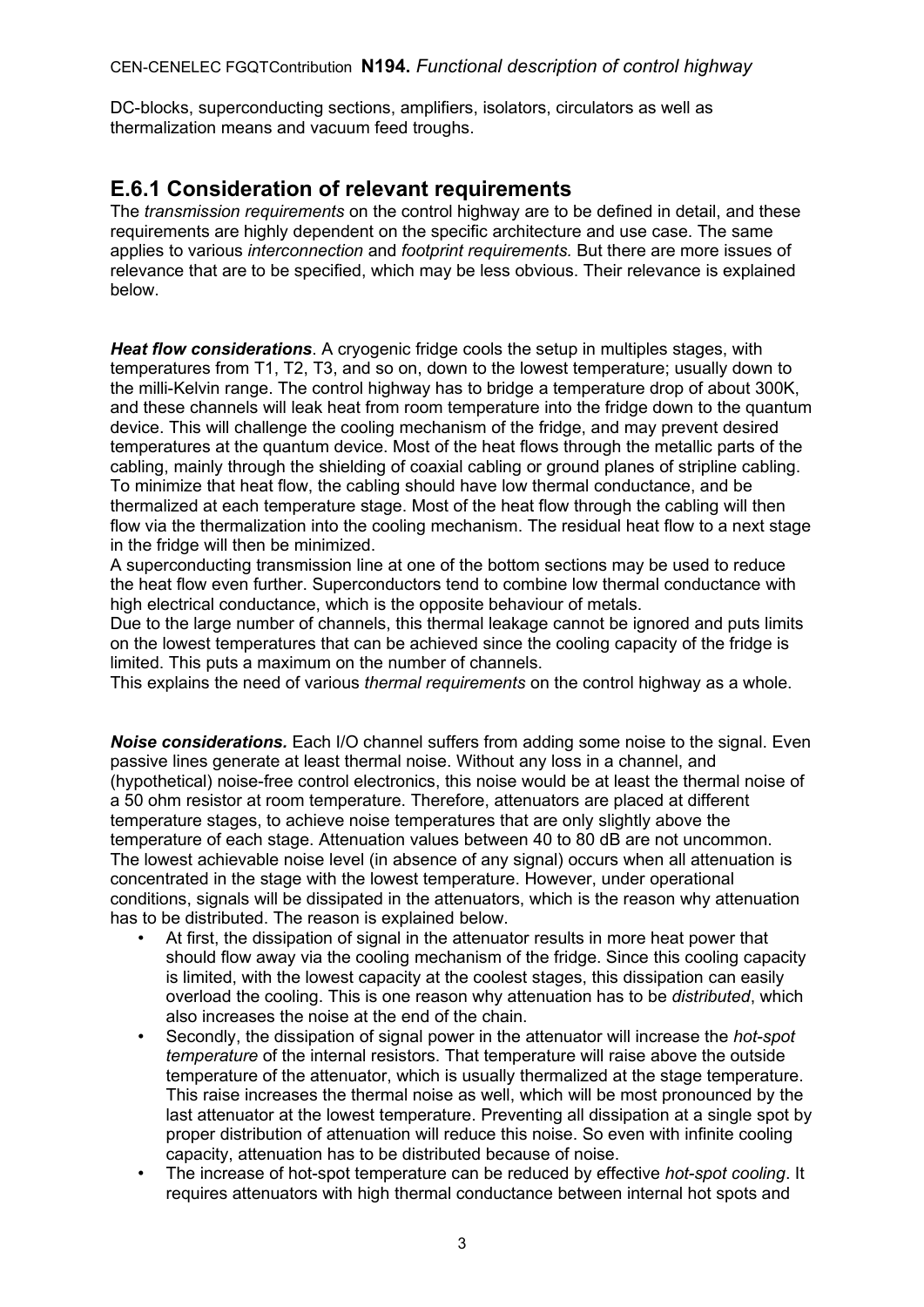#### CEN-CENELEC FGQTContribution **N194.** *Functional description of control highway*

external thermalization points. Unfortunately, the thermal conductance of many materials is low at cryogenic temperatures, which challenges effective hot-spot cooling.

This may illustrate that effective hot-spot cooling and distribution of attenuation is essential to minimize the noise at the end of the I/O chain. The optimum distribution is use-case dependent, such as available cooling capacity of the fridge and used signal powers. This explains the need of various *noise requirements* on the control highway as a whole.

*Vacuum considerations*. A vacuum is needed as heat insulation to reach the low temperatures for cryogenic quantum devices. Once a vacuum pump has achieved the desired vacuum level, leakage from outside will gradually raise this level. It may be obvious that this puts strong vacuum requirements on the feed-throughs between outside and inside the fridge.

In addition, materials inside vacuum, and cavities within constructions, may suffer from *outgassing.* This will gradually fill the vacuum with unwanted particles. And even when this outgassing stops after a while, it may occur again after reopening the fridge when materials and cavities act like a sponge.

But outgassing is also strongly temperature dependent. At low temperatures almost all outgassing is stopped since most materials will freeze at cryogenic temperatures. This may suggest that outgassing is mainly a room-temperature issue.

However the main problem with leaks and outgassing is that the gases may condense and freeze at the colder parts of a cryostat which dissipates energy and uses part of the available cooling power. This explains the need of various *vacuum requirements* on the control highway as a whole.

## **E.6.2 Functional description**

These requirements could involve:

- Functional description of all I/O chains, including length of each temperature stage, position of thermalization and desired components in each chain. It could highlight typical differences between solutions for transmons, spin-qubit and others.
- Description of additional means to simplify characterization, inspection and/or calibration of the overall setup.
- Description of signal levels, shapes and frequency bands for both downstream and upstream I/O channels.

### **E.6.3 Transmission requirements**

These requirements could involve:

- Requirements on step and/or impulse *response* of the full chain, when the chain is terminated by a realistic impedance. This could involve rise-time, overshoot, and ringing. Note that when the impedance of a quantum device is quite different from 50 ohm, it may not be useful to specify response under 50 ohm conditions.
- Design values (target) as well as masks for upper and lower limits of the *transmission* in the desired pass-band of interest when the chain is terminated by a realistic impedance. This could be offered for the full chain, as well for each stage and/or segment/component. Note that requirements on *reflection* can be made superfluous by setting meaningful transmission and response requirements on the full chain
- Masks for upper limits on low-pass filtering for *out-of-band* frequencies. These masks may be specified up to one or two decades above the highest pass-band frequencies, to reduce out-of-band noise (IR-filtering). If pulses are to be modulated on 8 GHz, these masks may even be specified up to 100GHz or more.
- Requirements on DC/low-frequency characteristics, for instance to separate bias currents from signals. When the pass-band has a lowest break frequency, then the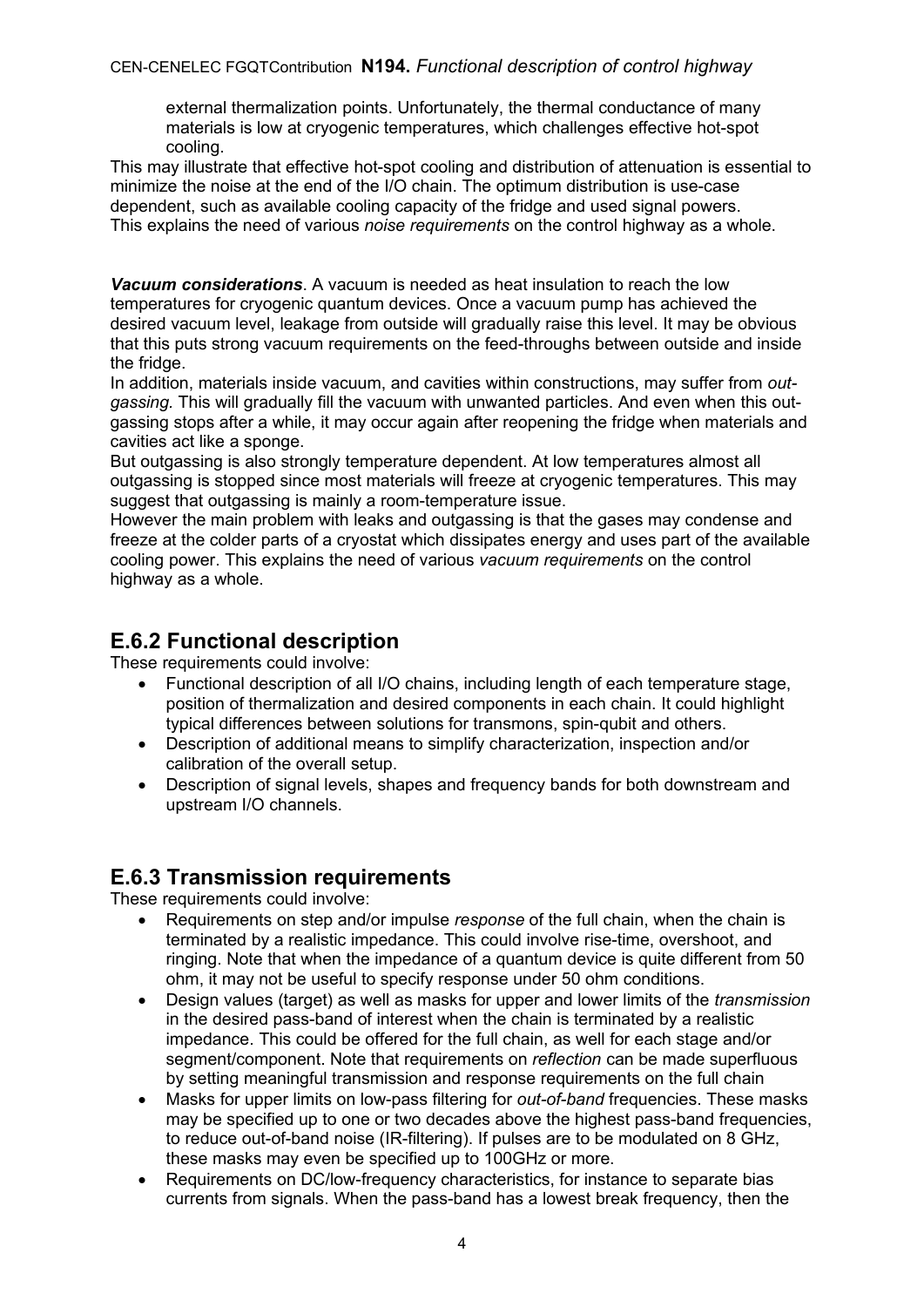design of that separation can be simplified if that break frequency can be set as high as possible. This could involve DC-resistance as well, if a particular channel should operate from DC.

- Requirements on EL-FEXT (Equal-Level Far End Crosstalk) between I/O channels. This is the ratio between signal level and crosstalk level (from another channel), as observed at the end of an individual I/O channel. EL-FEXT is indicative for the expected signal-to-noise ratio in each channel, which requires the cumulation of crosstalk from all other channels.
- Requirement on NEXT (Near End Crosstalk) from a downstream I/O channel to an upstream I/O channel. Note that requirements on NEXT between two downstream channels can be made superfluous when meaningful EL-FEXT requirements are set.

## **E.6.4 Thermal requirements**

These requirements could involve:

- Maximum passive heat flow through an I/O channel.
- Requirements on superconducting sections, for reducing the heat flow.
- Maximum signal dissipation in each stage (attenuators), at given signal power, to prevent that the resulting active heat flow overloads the cooling capacity per stage.
- Transversal thermal conductivity of an I/O channel near thermalization clamps.
- Transversal thermal conductivity of attenuators to minimize raise of hot-spot temperatures.

## **E.6.5. Noise requirements**

These requirements could involve:

- Requirements on maximum thermal noise temperatures at the end of downstream I/O channels, under passive conditions (in absence of any signal).
- Requirements on hot-spot cooling and distribution of attenuators to restrict the raise of noise temperatures. These raises occur when signals are heating-up attenuators and therefore produce higher thermal noise levels. Such raise may be too high when the locations of the attenuators are sub-optimal and/or the cooling of hot-spots inside attenuators is inadequate.
- Requirements on noise generated within cryogenic amplifiers.

### **E.6.6. Vacuum requirements**

These requirements could involve:

- Leakage requirements on the vacuum feed-through.
- Out-gassing requirements of the used materials and constructions.

# **E.6.7. Shielding and magnetic requirements**

These requirements could involve:

- Non-magnetic requirements of dedicated connectors and other devices.
- Shielding around (groups) of I/O channels and components.
- Residual magnetic fields allowed in shielded environment.
- Maximum external magnetic fields to avoid saturation of shields.

## **E.6.8. Interconnection requirements**

These requirements could involve: